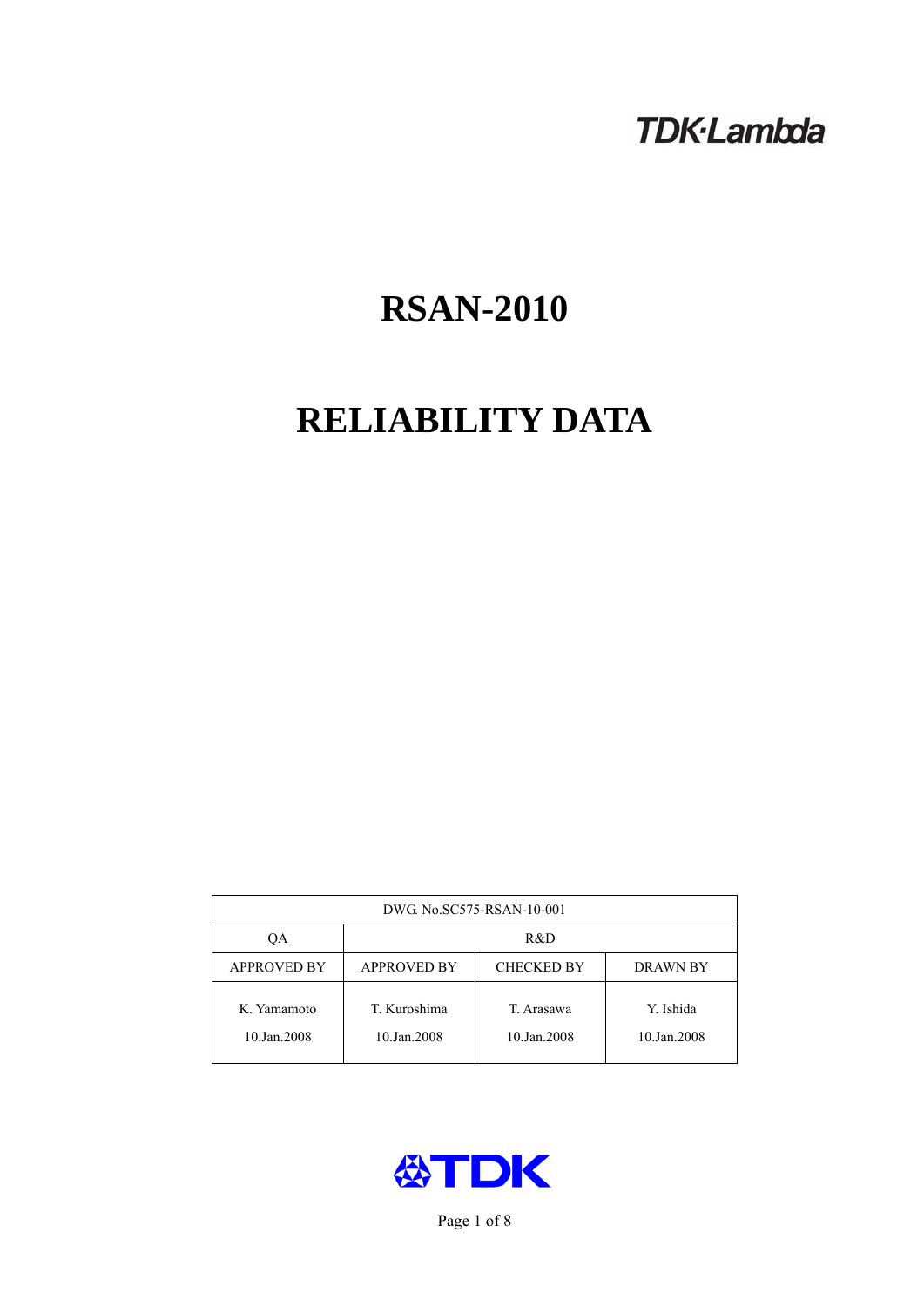**RSAN-2010** 

# **I N D E X**

|                                     | Page   |
|-------------------------------------|--------|
| 1. Calculated Values of MTBF        | Page-3 |
| 2. Vibration Test                   | Page-4 |
| 3. Heat Cycle Test                  | Page-5 |
| 4. Humidity Test                    | Page-6 |
| 5. High Temperature Resistance Test | Page-7 |
| 6. Low Temperature Storage Test     | Page-8 |

The following data are typical values. As all units have nearly the same characteristics, the data to be considered as ability values.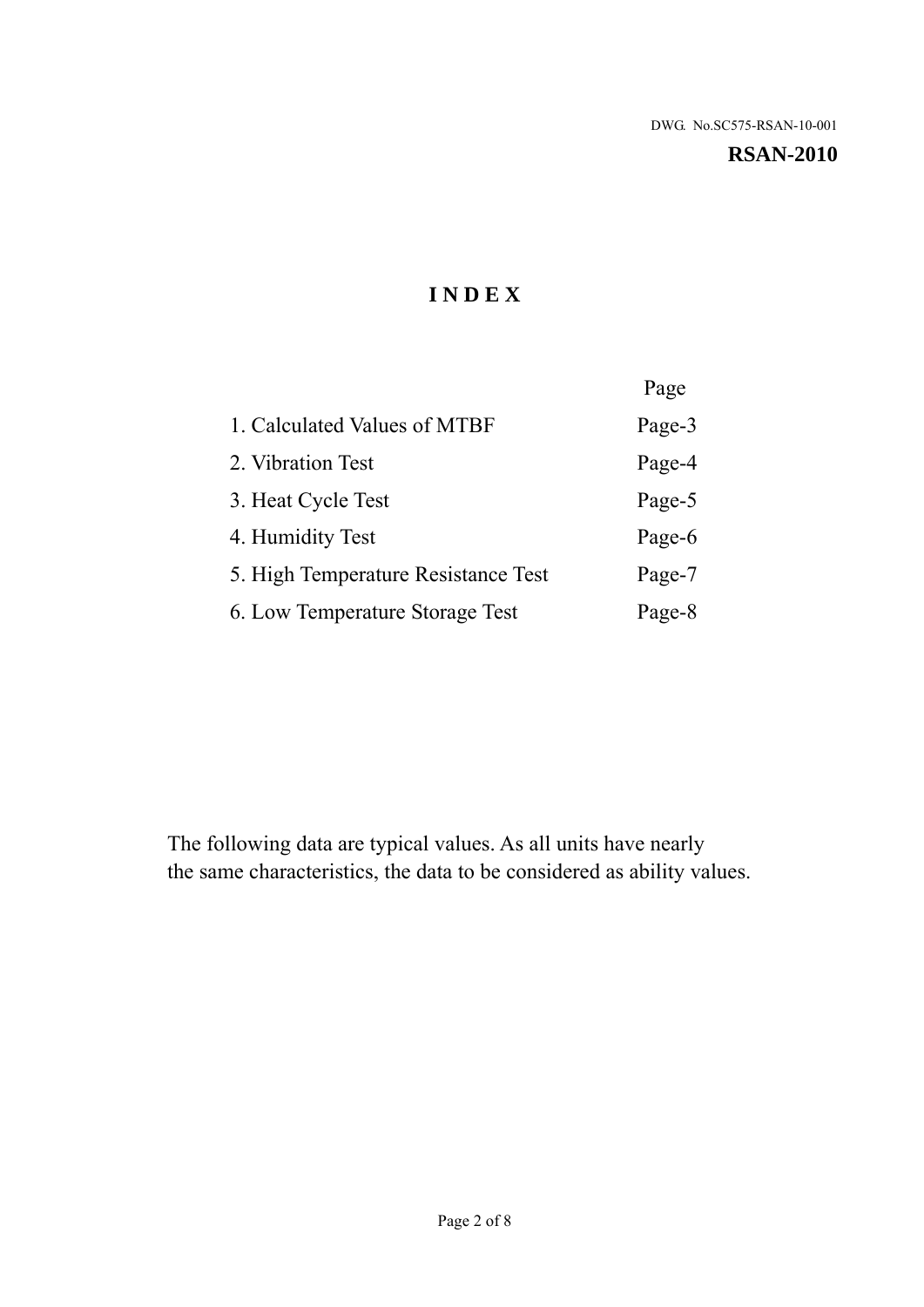#### **RSAN-2010**

1. Calculated values of MTBF

MODEL : RSAN-2010

(1) Calculating Method

 Calculated based on parts stress reliability projection of MIL-HDBK-217F NOTICE2.

Individual failure rates  $\lambda$  G is given to each part and MTBF is calculated by the count of each part.

$$
MTBF = \frac{1}{\lambda_{\text{equip}}} = \frac{1}{\sum_{i=1}^{n} N_i (\lambda_G \pi_Q)_i} \times 10^6 \text{ (hours)}
$$

| $\lambda$ equip | : Total equipment failure rate (Failure $/ 10^6$ Hours)                   |
|-----------------|---------------------------------------------------------------------------|
| $\lambda$ G     | : Generic failure rate for the $\hbar$ generic part                       |
|                 | (Failure/ $10^6$ Hours)                                                   |
| Ni              | : Quantity of <i>i</i> th generic part                                    |
| N               | : Number of different generic part categories                             |
| $\pi$ Q         | : Generic quality factor for the <i>i</i> th generic part ( $\pi Q = 1$ ) |

- (2) MTBF Values
	- GF : Ground, Fixed

 $MTBF = 6,914,673$  (Hours)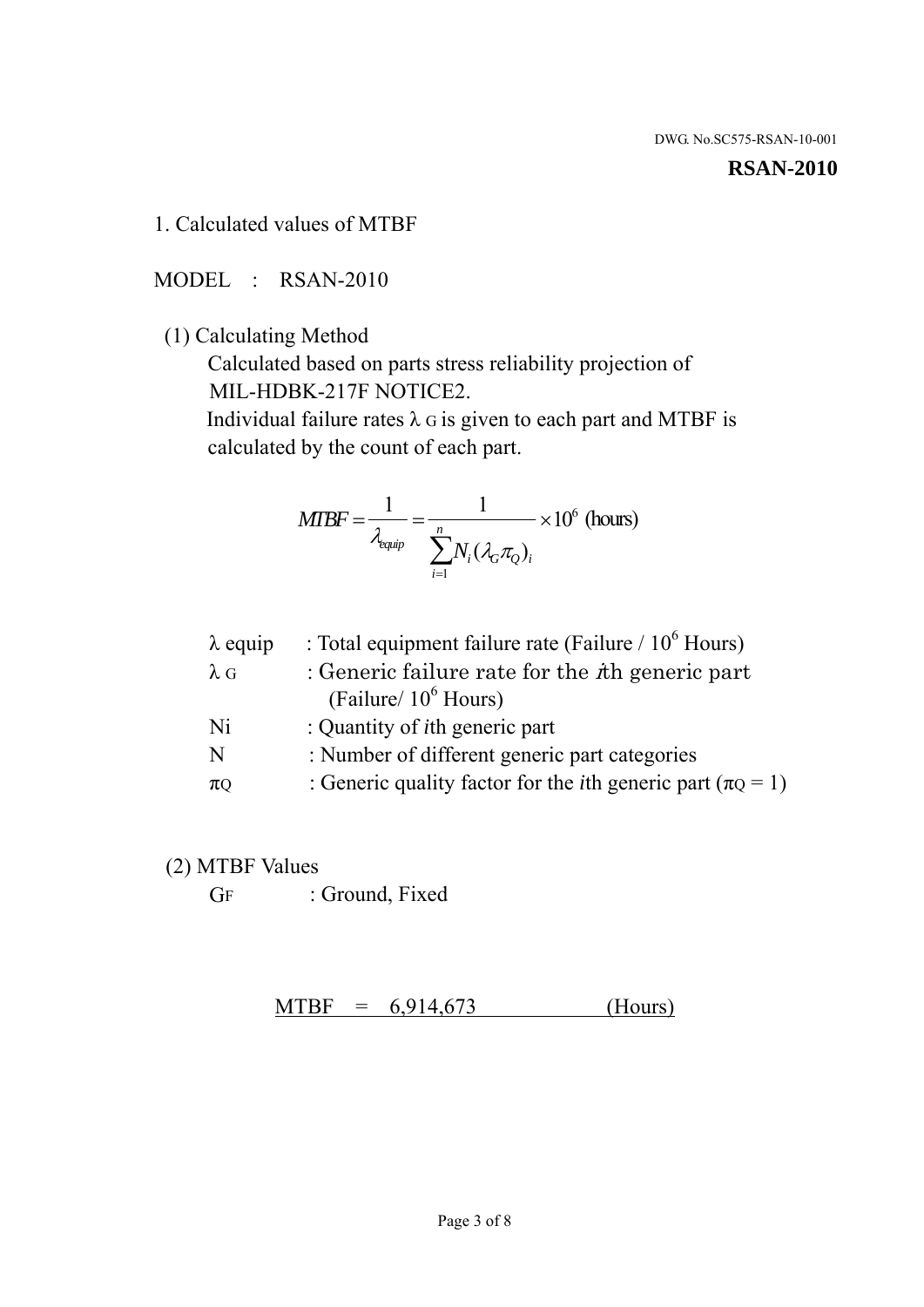#### **RSAN-2010**

2. Vibration Test

### MODEL : RSAN-2010 (Representation Product : RSEN-2030)

- (1) Vibration Test Class Frequency Variable Endurance Test
- (2) Equipment Used Controller VS-1000-6, Vibrator 905-FN ( IMV CORP.)
- (3) The Number of D.U.T. (Device Under Test) 5 units
- (4) Test Condition
	- · Frequency : 10~55Hz
	- · Amplitude : 1.5mm, Sweep for 1 min.
	- · Dimension and times : X, Y and Z directions for 2 hours each.

## (5) Test Method

Fix the D.U.T. on the fitting-stage

## (6) Test Results

PASS

#### Typical Sample Data

| ັ່                                 |                                                         |           |                     |                     |
|------------------------------------|---------------------------------------------------------|-----------|---------------------|---------------------|
| Check item                         | Spec.                                                   |           | <b>Before Test</b>  | After Test          |
|                                    | Differential Mode: 25dBmin.                             | $0.4$ MHz | 39.72               | 40.02               |
|                                    |                                                         | 30 MHz    | 58.84               | 55.92               |
| Attenuation (dB)                   | Common Mode: 25dBmin.                                   | 2 MHz     | 36.32               | 36.44               |
|                                    |                                                         | 30 MHz    | 38.26               | 38.08               |
| Leakage Current (mA)               | Line1<br>$1mA$ max. $(250V, 60Hz)$<br>Line <sub>2</sub> |           | 0.42                | 0.41                |
|                                    |                                                         | 0.43      | 0.42                |                     |
| DC Resistance $(m\Omega)$          | 6m $\Omega$ max.                                        |           | 3.84                | 3.72                |
| <b>Test Voltage</b>                | $L-L: 1768Vdc$ 60s.                                     |           | OK                  | OK.                 |
|                                    | $L-E: 2500$ Vac 60s.                                    |           |                     |                     |
| Isolation Resistance ( $M\Omega$ ) | $100M \Omega$ min. (500Vdc 60s)                         |           | $4.1 \times 10^{6}$ | $4.3 \times 10^{6}$ |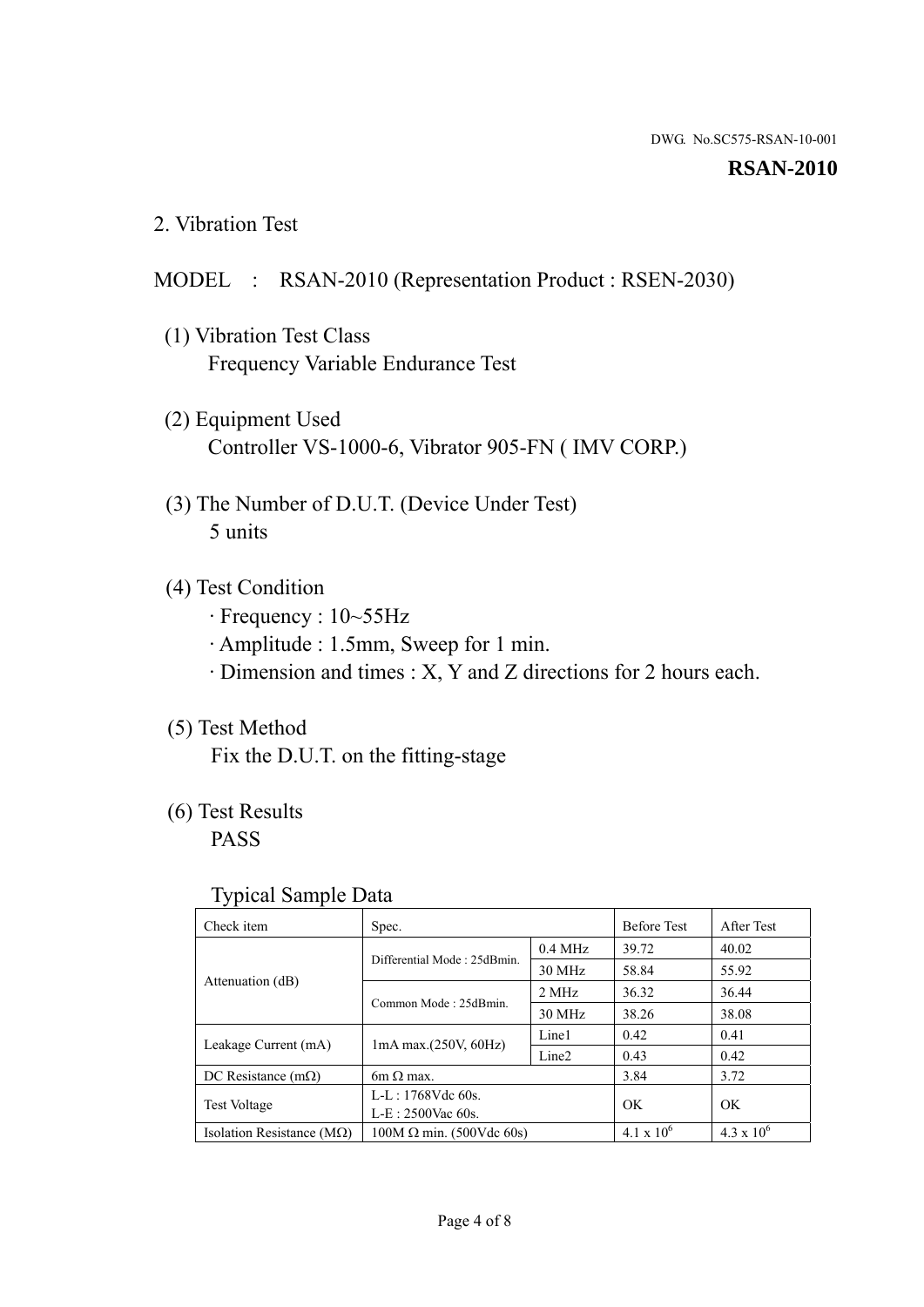1 cycle

30min.

3min.

30min.

3. Heat Cycle Test

### MODEL : RSAN-2010 (Representation Product : RSEN-2030)

- (1) Equipment Used TEMPERATURE CHAMBER TSA-71H-W (ESPEC CORP.)
- (2) The Number of D.U.T. (Device Under Test) 5 units
- (3) Test Conditions
	- · Ambient Temperature : -25~+85°C · Test Cycles : 100cycles
- (4) Test Method

 Before the test check if there is no abnormal characteristics and put the D.U.T. in the testing chamber. Then test it in the above cycles, After the test is completed leave it for 1 hour at room temperature and check it if there is no abnormal each characteristics.

 $+85$ °C

 $-25^{\circ}$ C

(5) Test Results

PASS

| <b>Typical Sample Data</b> |  |  |
|----------------------------|--|--|
|----------------------------|--|--|

| Check item                    | Spec.                           |                   | <b>Before Test</b> | After Test        |
|-------------------------------|---------------------------------|-------------------|--------------------|-------------------|
|                               | Differential Mode: 25dBmin.     | $0.4$ MHz         | 40.06              | 40.06             |
|                               |                                 | 30 MHz            | 55.64              | 57.12             |
| Attenuation (dB)              | Common Mode: 25dBmin.           | 2 MHz             | 35.40              | 36.74             |
|                               |                                 | 30 MHz            | 37.70              | 37.36             |
| Leakage Current (mA)          | $1mA$ max. $(250V, 60Hz)$       | Line1             | 0.41               | 0.49              |
|                               |                                 | Line <sub>2</sub> | 0.42               | 0.48              |
| DC Resistance $(m\Omega)$     | $6m \Omega$ max.                |                   | 3.48               | 3.22              |
| <b>Test Voltage</b>           | $L-L: 1768Vdc$ 60s.             |                   | OK                 | OK                |
|                               | L-E: 2500Vac 60s.               |                   |                    |                   |
| Isolation Resistance ( $MQ$ ) | $100M \Omega$ min. (500Vdc 60s) |                   | $9.5 \times 10^5$  | $9.4 \times 10^5$ |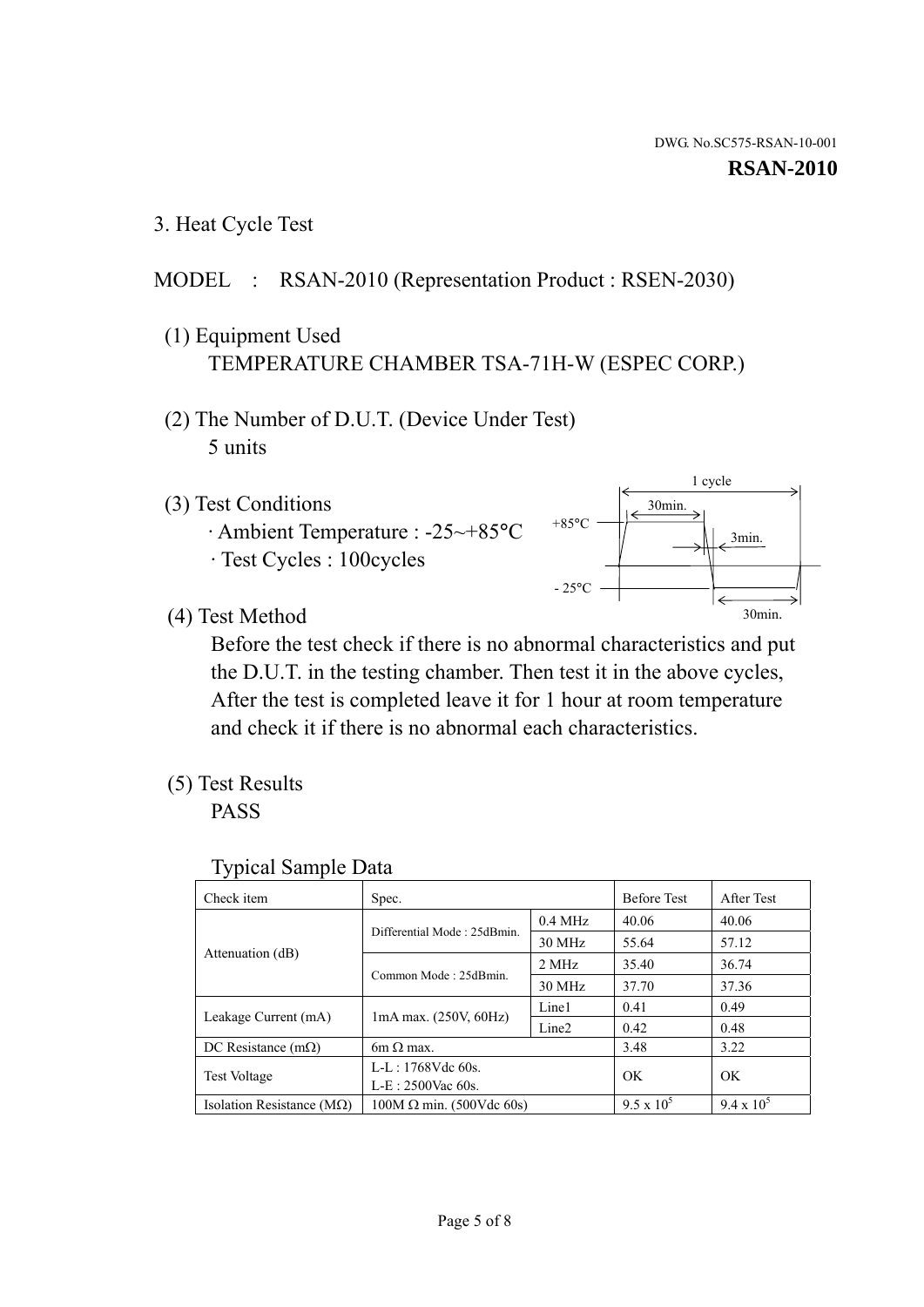4. Humidity Test

### MODEL : RSAN-2010 (Representation Product : RSEN-2030)

- (1) Equipment Used TEMP. & HUMID. CHAMBER PR-4KT (ESPEC CORP.)
- (2) The Number of D.U.T. (Device Under Test) 5 units

#### (3) Test Conditions

- · Ambient Temperature : +40°C
- · Test Time : 500 hours
- · Ambient Humidity : 90~95% RH No Dewdrop

### (4) Test Method

 Before the test check if there is no abnormal characteristics and put the D.U.T. in the testing chamber. Then test it in the above conditions. After the test is completed leave it for 1 hour at room temperature and check it if there is no abnormal each characteristics.

#### (5) Test Results

PASS

| . .                                |                                 |                   |                     |                     |
|------------------------------------|---------------------------------|-------------------|---------------------|---------------------|
| Check item                         | Spec.                           |                   | <b>Before Test</b>  | After Test          |
|                                    | Differential Mode: 25dBmin.     | $0.4$ MHz         | 40.92               | 39.42               |
|                                    |                                 | 30 MHz            | 57.38               | 55.62               |
| Attenuation (dB)                   | Common Mode: 25dBmin.           | 2 MHz             | 36.16               | 36.22               |
|                                    |                                 | 30 MHz            | 37.34               | 37.92               |
| Leakage Current (mA)               | $1mA$ max. $(250V, 60Hz)$       | Line1             | 0.42                | 0.41                |
|                                    |                                 | Line <sub>2</sub> | 0.42                | 0.43                |
| DC Resistance $(m\Omega)$          | $6m \Omega$ max.                |                   | 3.62                | 3.58                |
| <b>Test Voltage</b>                | $L-L: 1768Vdc$ 60s.             |                   | OK                  | OK                  |
|                                    | $L-E: 2500$ Vac 60s.            |                   |                     |                     |
| Isolation Resistance ( $M\Omega$ ) | $100M \Omega$ min. (500Vdc 60s) |                   | $3.6 \times 10^{6}$ | $4.5 \times 10^{6}$ |

#### Typical Sample Data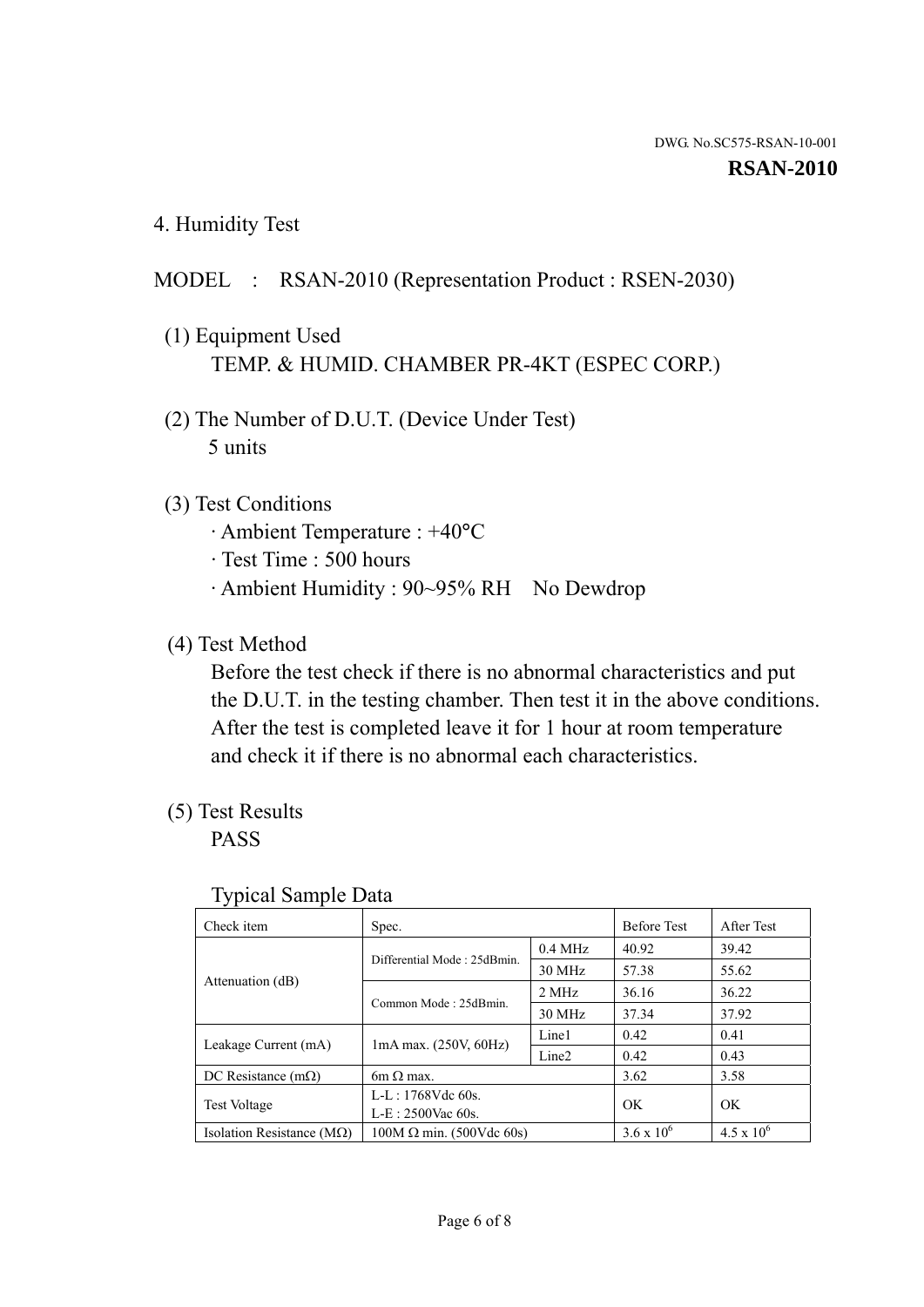5. High Temperature Resistance Test

#### MODEL : RSAN-2010 (Representation Product : RSEN-2060)

- (1) Equipment Used TEMPERATURE CHAMBER PHH-300 ( ESPEC CORP.)
- (2) The Number of D.U.T. (Device Under Test) 5 units
- (3) Test Conditions
	- · Ambient Temperature : +55°C
	- · Test Time : 500 hours
	- · Operating : DC 60A
- (4) Test Method

 Before the test check if there is no abnormal characteristics and put the D.U.T. in the testing chamber. Then test it in the above conditions. After the test is completed leave it for 1 hour at room temperature and check it if there is no abnormal each characteristics.

(5) Test Results

PASS

| ╯┸                                 |                                                         |           |                     |                     |
|------------------------------------|---------------------------------------------------------|-----------|---------------------|---------------------|
| Check item                         | Spec.                                                   |           | <b>Before Test</b>  | After Test          |
|                                    | Differential Mode: 25dBmin.                             | $0.2$ MHz | 57.86               | 58.52               |
|                                    |                                                         | 30 MHz    | 52.04               | 51.94               |
| Attenuation (dB)                   | Common Mode: 25dBmin.                                   | 2 MHz     | 35.90               | 36.04               |
|                                    |                                                         | 30 MHz    | 26.60               | 27.62               |
| Leakage Current (mA)               | Line1<br>$1mA$ max. $(250V, 60Hz)$<br>Line <sub>2</sub> |           | 0.45                | 0.46                |
|                                    |                                                         | 0.46      | 0.46                |                     |
| DC Resistance $(m\Omega)$          | $3m \Omega$ max.                                        |           | 2.22                | 2.24                |
| <b>Test Voltage</b>                | $L-L: 1768Vdc$ 60s.                                     |           | OK                  | OK                  |
|                                    | $L-E: 2500$ Vac 60s.                                    |           |                     |                     |
| Isolation Resistance ( $M\Omega$ ) | $100M \Omega$ min. (500Vdc 60s)                         |           | $4.1 \times 10^{6}$ | $4.6 \times 10^{6}$ |

#### Typical Sample Data